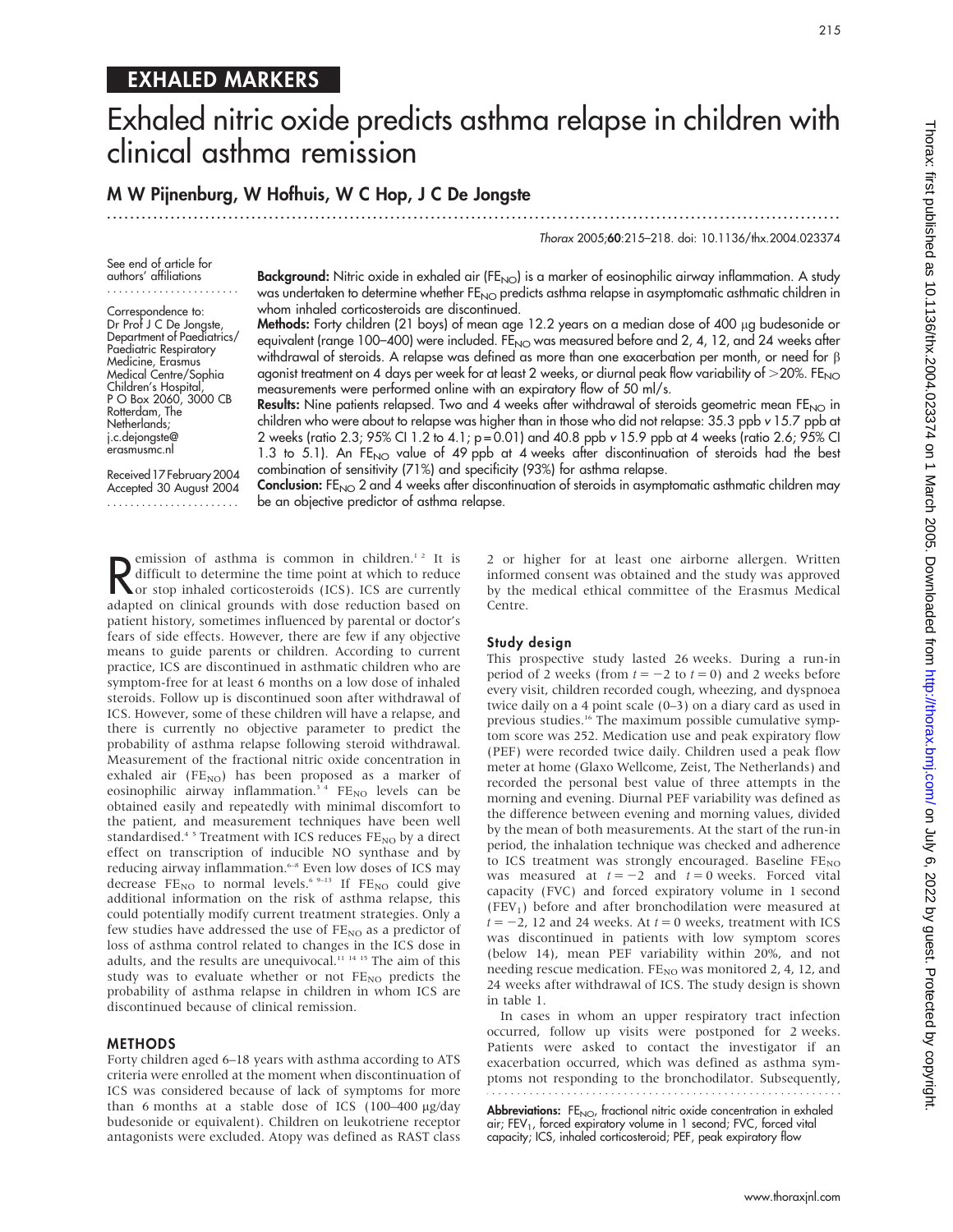|                  | Time (weeks) |          |          |          |          |          |  |
|------------------|--------------|----------|----------|----------|----------|----------|--|
|                  | $t=-2$       | $t=0$    | $t=2$    | $t = 4$  | $t = 12$ | $t = 24$ |  |
| FE <sub>NO</sub> | $\times$     | $\times$ | $\times$ | $\times$ | $\times$ | $\times$ |  |
| Diary card       |              | $\times$ | $\times$ | $\times$ | $\times$ | $\times$ |  |
| Spirometry       | $\times$     |          |          |          | $\times$ | $\times$ |  |

children were seen and treated by their own paediatric pulmonologist, not the investigator. A relapse was defined as more than one exacerbation per month and/or exacerbations requiring oral or inhaled steroid use and/or need for rescue bronchodilators on 4 or more days per week for at least two consecutive weeks and/or mean diurnal PEF variability of .20% according to the guidelines of the Dutch Paediatric Respiratory Group.<sup>17</sup> The primary end point was relapse. At the point at which relapse occurred, children dropped out of the study.

## FE<sub>NO</sub> measurements

 $FE<sub>NO</sub>$  was measured online with an expiratory flow of 50 ml/s according to ATS and ERS guidelines.<sup>45</sup> NO was continuously sampled with a sampling flow of 175 ml/min and analysed by a chemiluminescence analyser (Sievers 280 NOA, Boulder, CO, USA). The analyser was calibrated weekly using 0 and 115 ppb NO certified gases (BOC, Herenthout, Belgium).

## Lung function testing

Flow-volume curves were obtained with a dry rolling seal spirometer (Jaeger, Würzburg, Germany) according to ATS guidelines. After maximal inspiration, three reproducible loops with a maximum variability in FVC of 10% were obtained. FVC and  $FEV<sub>1</sub>$  are expressed as percentage predicted.<sup>18</sup>

## Statistical analysis

 $FE<sub>NO</sub>$  values were logarithmically transformed before statistical analyses and the results expressed as geometric means.  $FE_{NO}$  at  $t = 0$  weeks was used as baseline. For each interval between two measurements we assessed whether  $FE_{NO}$  at the beginning of the interval was predictive for the occurrence of

| Table 2 Baseline anthropometric and lung function data<br>of study population (n = 37 children, 21 boys) |                             |                           |  |  |  |
|----------------------------------------------------------------------------------------------------------|-----------------------------|---------------------------|--|--|--|
|                                                                                                          | Without relapse<br>(n = 28) | With relapse<br>$(n = 9)$ |  |  |  |
| Age (years)                                                                                              | $12.2$ (7.3-16.9)           | 12.3 (10.0-15.8)          |  |  |  |
| Atopy (n)                                                                                                | 21                          | 8                         |  |  |  |
| Daily dose ICS                                                                                           | 400 (100-400)               | 200 (100-400)             |  |  |  |
| (budesonide equivalent) µg                                                                               |                             |                           |  |  |  |
| Height (m)                                                                                               | $1.53(1.30-1.81)$           | $1.52(1.44 - 1.66)$       |  |  |  |
| Weight (kg)                                                                                              | $10.2$ (7.3-14.2)           | $14.8(8.5 - 25.8)$        |  |  |  |
| $FEV1$ (% pred)                                                                                          | 100 (73-134)                | 99 (88-109)               |  |  |  |
| FVC (% pred)                                                                                             | 102 (66-126)                | 105 (87-118)              |  |  |  |
| $FEV1$ (% pred) post <sup>*</sup>                                                                        | 106 (80-139)                | 107 (91-119)              |  |  |  |
| FVC (% pred) post*                                                                                       | 103 (66-127)                | 105 (78-118)              |  |  |  |
| PEF $\frac{1}{s}$                                                                                        | 383 (195-600)               | 426 (270-800)             |  |  |  |
| PEF diurnal variabilty (%)                                                                               | $5.6(1-10)$                 | $6.3(3 - 11)$             |  |  |  |
| Baseline $FE_{NO}$ (ppb)                                                                                 | $10.5(7.3 - 14.2)$          | 14.8 (8.5-25.8)           |  |  |  |

ICS, inhaled corticosteroid; FEV<sub>1</sub>, forced expiratory volume in 1 second; FVC, forced vital capacity; PEF, peak expiratory flow; FE<sub>NO</sub>, fractional nitric oxide concentration in exhaled air.

Data are given as mean (range) except for the dose of ICS which is given as median. FE<sub>NO</sub> is given as geometric mean with 95% confidence<br>interval. None of the items differed significantly between children with and without relapse.

\*After bronchodilation with 1000 µg terbutaline

relapse during the interval. Subsequently, the information from these four analyses were combined using conditional logistic regression which relates the probability of relapse in each period to  $FE_{NO}$  at the start of this period.<sup>19</sup> Multivariate analysis was repeated using either  $FE_{NO}$  or the ratio of  $FE_{NO}$ to baseline  $FE_{NO}$ .  $FE_{NO}$  at baseline and at the various time points was compared in patients with and without clinical relapse using Mann-Whitney U tests. ROC curves for  $FE_{NO}$  2 and 4 weeks after discontinuation of ICS were constructed. The correlation between  $FE_{NO}$  and clinical and lung function parameters was assessed using Spearman's correlation coefficient.

## RESULTS

Of the 40 children included in the study, one dropped out because of a high symptom score during the run-in period and two were lost to follow up. The remaining 37 patients (21 boys) had a mean age of 12.2 years (range 7.3–16.9). Data on the study population are shown in table 2. Twenty nine were atopic; these children did not differ from non-atopic children in age, height and weight, nor in pulmonary function tests or baseline FE<sub>NO</sub>. None of the children used long acting  $\beta_2$ agonists or leukotriene antagonists.

Baseline geometric mean  $FE_{NO}$  at  $t = 0$  was 11.2 ppb (95%) CI 8.5 to 15.3). This did not differ significantly from  $FE_{NO}$  at  $t = -2$ , the start of the run-in period (p = 0.67). Intraindividual variability between values at  $t = -2$  and



Figure 1 FE<sub>NO</sub> values in patients with and without an asthma relapse. For each period (0–2, 2–4, 4–12, and 12–24 weeks) patients were classified according to whether they relapsed or not in the period indicated. FE<sub>NO</sub> values were obtained at the start of each period. For patients without a relapse geometric mean  $FE_{NO}$  and 95% confidence intervals are given. The x axis depicts number of weeks after withdrawal of ICS. One patient relapsed in the first period (0–2 weeks), one between 2 and 4 weeks, six between 4 and 12 weeks, and one after 12 weeks.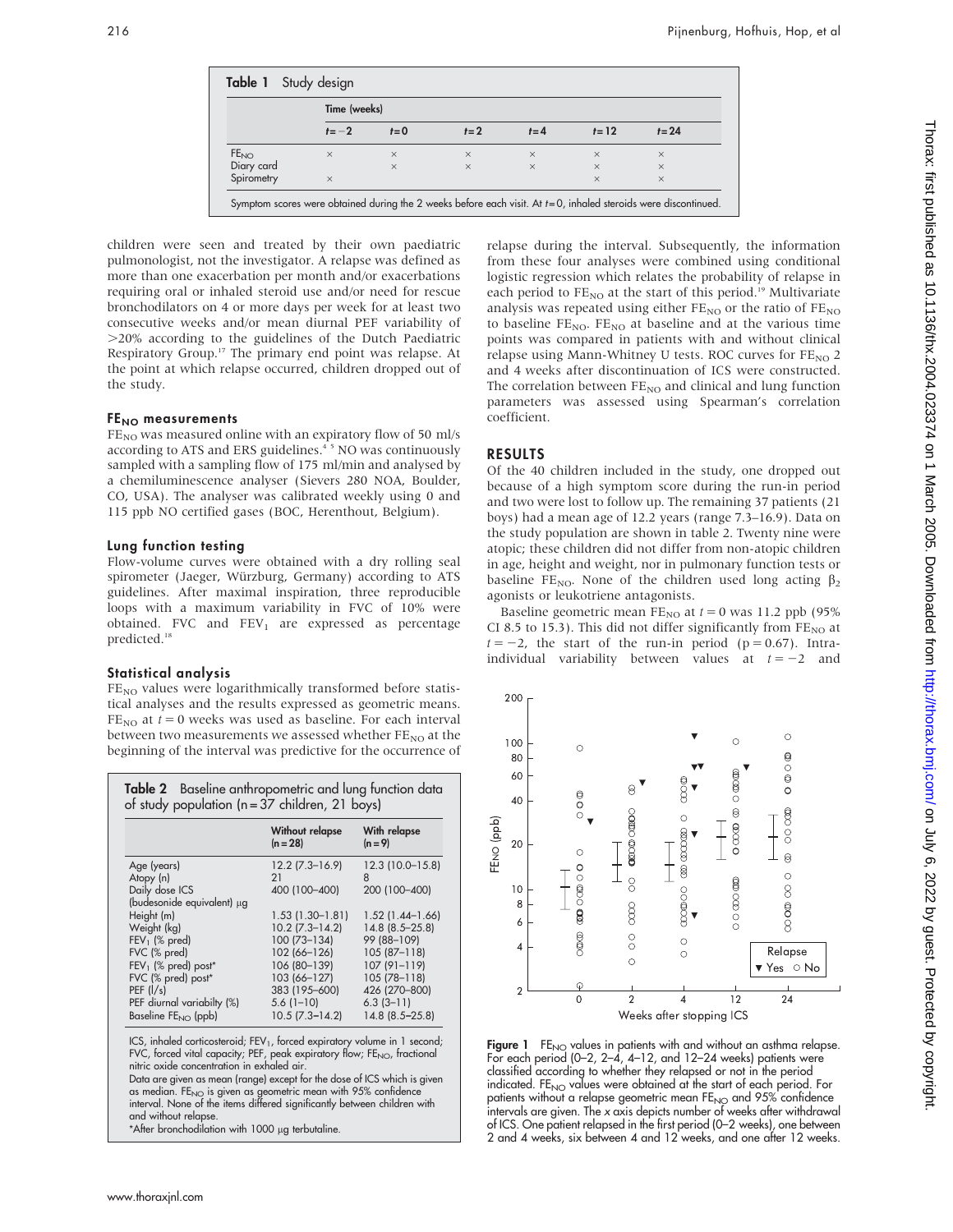$t = 0$  weeks was considerable (intraclass correlation coefficient 0.52).

#### $FE<sub>NO</sub>$  and relapse of asthma

Nine patients (24%), one of whom was non-atopic, had a clinical relapse after a median of 36 days (range 14–141). Of these nine patients, five had two exacerbations within 1 month or a single exacerbation requiring oral or inhaled steroids and four used their bronchodilator as rescue therapy for  $\geq 4$  days a week during at least two consecutive weeks. Six children relapsed between 4 and 12 weeks after withdrawal of ICS; in the periods 0–2 weeks, 2–4 weeks, and 12– 24 weeks, one patient relapsed in each period (fig 1). Children who experienced an asthma relapse did not differ in baseline demographic or pulmonary function data (table 2). There was no difference in initial steroid dose of children who did or did not relapse (Mann-Whitney U test,  $p = 0.28$ ), nor was there a significant difference in baseline geometric mean  $FE_{NO}$  between the two groups of patients (14.8 ppb v 10.5 ppb, respectively; ratio 1.4; 95% CI 0.7 to 2.8,  $p = 0.32$ ). Two weeks after withdrawal of ICS the geometric mean  $FE_{NO}$  in children who relapsed thereafter (n = 8) was significantly higher than in those who did not relapse (35.3 ppb  $\nu$  15.7 ppb; ratio 2.3; 95% CI 1.2 to 4.1,  $p = 0.01$ ). The same was true for  $FE_{NO}$  after 4 weeks without steroids for the seven children who relapsed after 4 weeks (40.8 ppb and 15.9 ppb; ratio 2.6; 95% CI 1.3 to 5.1,  $p = 0.009$ ; fig1).

FE<sub>NO</sub> at 4 weeks after withdrawal of ICS predicted relapse in the forthcoming period (4–12 weeks after withdrawal,  $p = 0.025$ ). Multivariate logistic regression combining results of all periods showed that  $FE_{NO}$  was a better predictor of asthma relapse ( $p = 0.001$ ) than the FE<sub>NO</sub> ratio (actual FE<sub>NO</sub> divided by baseline  $FE_{NO}$ ) (p = 0.04). For each doubling of  $FE_{NO}$  the relapse rate increased by a factor 3.0 (95% CI 1.5 to 7.1). The results were similar when only atopic patients were analysed.

Two patients were included who later admitted to having used more than 400 µg budesonide regularly before enrolment. One of them relapsed. If both children were excluded, multivariate logistic regression still showed that  $FE_{NO}$ predicted asthma relapse in the remainder ( $p = 0.003$ ).

ROC curves indicated that a  $FE_{NO}$  value of 49 ppb 4 weeks after stopping steroids had the best combination of sensitivity and specificity for predicting relapse (sensitivity: 71% (95% CI 29 to 96) and specificity 93% (95% CI 76 to 99); fig 2). The positive and negative predictive values of  $FE_{NO}$  of 49 ppb were 71% and 93%, respectively.



Figure 2 ROC curve for  $FE_{NO}$  4 weeks after discontinuation of inhaled corticosteroids. The optimal combination of sensitivity and specificity for identifying children with relapse was for  $FE_{NO}$  49 ppb (71% and 93%, respectively).



Figure 3 Course of FE<sub>NO</sub> values in nine patients who relapsed. The only non-atopic patient who experienced a relapse is marked with an asterisk.

The course of  $FE_{NO}$  in all individuals who experienced a relapse is shown in fig 3. In patients who did not relapse there was a general trend for  $FE_{NO}$  to rise with time from a geometric mean of 10.2 ppb at the start of the study to 22.2 ppb after 26 weeks of follow up (fig 1).  $FE_{NO}$  showed an overall tracking pattern in those who did not relapse.

### Correlations between FENO, clinical symptoms, and pulmonary function tests

The results of pulmonary function tests, atopic state, PEF variability, cumulative symptom score and use of rescue medication during the run-in period did not differ between children with or without a relapse. Cumulative symptom scores, spirometric data, PEF values, and PEF variability did not correlate with geometric mean FE<sub>NO</sub> at any time point.

#### Other parameters and relapse of asthma

Symptom scores, peak flow, diurnal variability in peak flow, or other lung function tests performed during the run-in period did not predict asthma relapse.

## **DISCUSSION**

We found that  $FE_{NO}$  at 2 and 4 weeks after discontinuing ICS predicted asthma relapse in asthmatic children who were taken off ICS because of clinical remission. Initial  $FE_{NO}$  levels measured while patients were still on ICS were not predictive of relapse. An  $FE_{NO}$  of 49 ppb or higher 4 weeks after discontinuation of ICS had the best combination of sensitivity (71%) and specificity (93%).

Few other studies have assessed  $\text{FE}_\text{NO}$  longitudinally after discontinuation or reduction of ICS, and none of these included children. Our results are in agreement with the study by Jones et al<sup>11</sup> in which adult asthmatics treated with a mean daily ICS dose of up to 1600 µg were forced off steroids and followed for loss of asthma control. In this study, in contrast to ours, discontinuing steroids was not clinically indicated, and loss of control occurred earlier, after a median of 17 days. Their  $FE_{NO}$  values were much lower, probably due to the higher flow rate of 250 ml/s used to obtain exhaled air samples. Lim et  $al<sup>14</sup>$  performed a similar study in adults and their preliminary report states that NO in mixed nasal/oral exhaled air did not predict asthma relapse. However, mixed expired air is contaminated by high nasal levels of NO which makes interpretation impossible. Moreover, they defined relapse as a recurrence of asthma symptoms requiring either